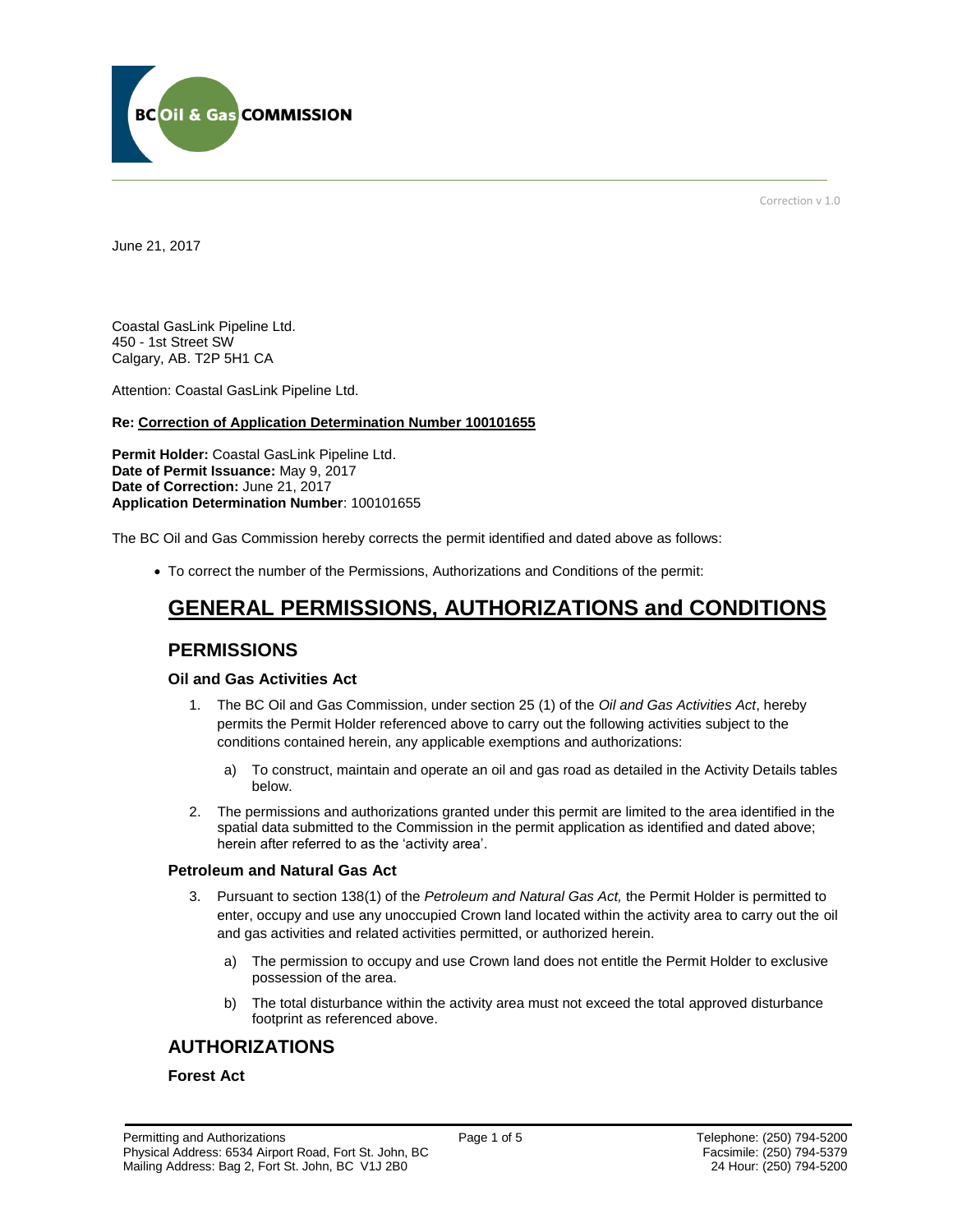Application Determination number: 100101655 Date Issued: June 21, 2017

4. The Commission, pursuant to section 47.4 of the *Forest Act*, hereby authorizes the removal of Crown timber from the activity area under the cutting permits associated with the Master Licence(s) as follows:

**[Master Licence to Cut No.:](#page-0-0)** M02340 **[Cutting Permit No.:](#page-0-0)** 36 **[Timber Mark No.:](#page-0-0)** MTC094 **[Total New Cut:](#page-0-0)** 4.06ha **[Forest District](https://ams-crd.bcogc.ca/crd/)**: (DPC) Peace Natural Resource District **Region:** Interior

5. The cutting permits are deemed spent upon the submission of the post-construction plan or upon either the cancellation or expiry of the activities authorized under the permit.

# **CONDITIONS**

## **Notification**

- 6. A notice of construction start must be submitted prior to the commencement of activities under this permit 48 hours before or as per the relevant legislation if longer than 48 hours. Notification must submitted via Kermit for pipelines and facilities. For all other activity types notification must be submitted throug[h OGC.ExternalNotifications@bcogc.ca.](mailto:OGC.ExternalNotifications@bcogc.ca)
- 7. Within 60 days of the completion of construction activities under this permit, the Permit Holder must submit to the Commission a post-construction plan as a shapefile and PDF plan accurately identifying the location of the total area actually disturbed under this permit. The shapefile and plan must be submitted via eSubmission.
- 8. The permit holder must notify the Saulteau First Nations Lands Department office two (2) working days prior to commencement. Notification will be sent to Fernie Garbitt at fgarbitt@saulteau.com.

#### **General**

- 9. The rights granted by this permit in relation to unoccupied Crown land are subject to all subsisting grants to or rights of any person made or acquired under the *Coal Act, Forest Act, Land Act, Mineral Tenure Act, Petroleum and Natural Gas Act, Range Act, Water Sustainability Act* or *Wildlife Act*, or any extension or renewal of the same.
- 10. The Permit Holder must not assign, sublicense or permit any person to use or occupy any Crown land within the activity area, other than its employees, contractors or representatives, without the Commission's written consent.
- 11. The Permit Holder must ensure that any Crown land within the activity area is maintained in a condition so as to minimize hazards, including but not limited to hazards associated with storage of materials and equipment.
- 12. The Permit Holder must ensure that any Crown land within the activity area is maintained free of garbage, debris and unused equipment.

## **Environmental**

- 13. Construction activities must not result in rutting, compaction or erosion of soils that cannot be reasonably rehabilitated to similar levels of soil productivity that existed on the operating area prior to the construction activities taking place.
- 14. Any temporary access must be constructed and maintained in a manner that provides for proper surface drainage, prevents pooling on the surface, and maintains slope integrity.

## **Clearing**

15. The Permit Holder is permitted to fell any trees located on Crown land within 1.5 tree lengths of the activity area that are considered to be a safety hazard according to *Workers Compensation Act* regulations and must be felled in order to eliminate the hazard. Trees or portions of these trees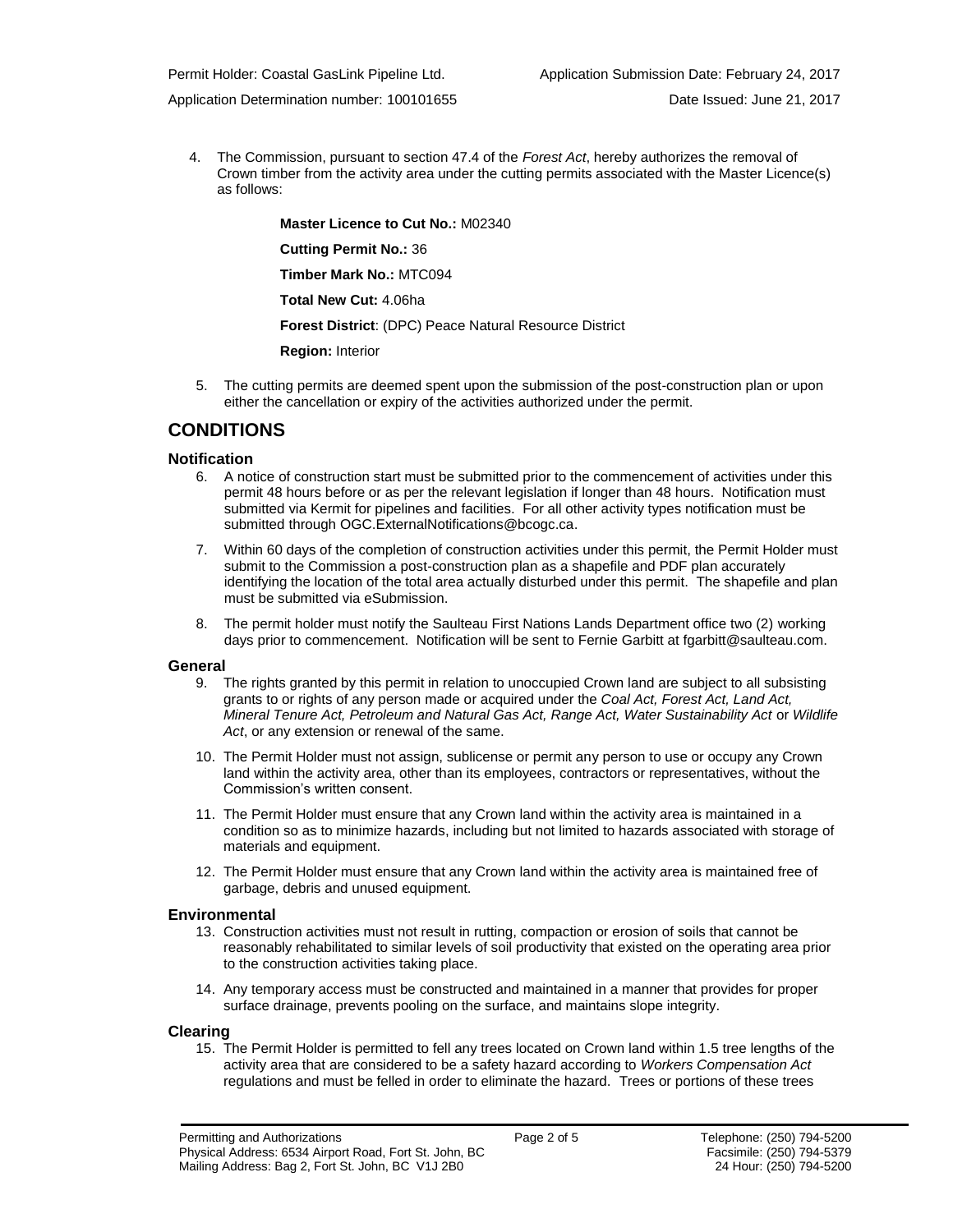that can be accessed from the activity area without causing damage to standing timber may be harvested.

- 16. The holder of the cutting permit must pay to the government, stumpage and any waste billing determined in accordance with the terms of this authorization.
- 17. The authorized cutting permit does not grant the Permit Holder the exclusive right to harvest Crown timber from the activity area. Authority to harvest some or all of the timber may be granted to other persons. The Permit Holder's right to harvest timber applies to any timber found on the site at the time they undertake harvesting activities.
- 18. All harvested Crown Timber must be marked with the cutting permit's associated Timber Mark.
- 19. Stumpage for Cutting Permit No. 36 will be calculated in accordance with the Interior Appraisal Manual as amended from time to time.
- 20. Any waste assessments applied under the Master Licence to Cut are subject to the merchantability specifications and monetary waste billing requirements in the Provincial Logging Residue and Waste Manual specific to the region associated with the Cutting Permit authorization.

#### **Water Course Crossings and Works**

- 21. Stream, lake and wetland crossings must be constructed in accordance with the methods and any mitigations, as specified in the application.
- 22. In-stream activities within a fish bearing stream, lake or wetland must occur
	- a) [during the applicable reduced risk work windows as specified in the](#page-0-0) Peace Region Selected Terrestrial and Aquatic Wildlife Least-Risk Windows; or
	- b) in accordance with alternative timing and associated mitigation recommended by a Qualified Professional and accepted by the Commission; or
	- c) in accordance with an authorization or letter of advice from Fisheries and Oceans Canada that is provided to the Commission.
- 23. At any time, the Commission may suspend instream works authorized under this permit. Suspensions on instream works will remain in place until such time as the Commission notifies permit holders that works may resume. Reasons for suspension of works may include, but are not limited to, drought conditions and increased environmental or public safety risks
- 24. Following initial construction, stream crossings are authorized for necessary road modification or maintenance activities on the activity area except for:
	- a) construction or replacement of a bridge or major culvert on a S1, S2, S3 or S5 stream;
	- b) installation of a closed bottom structure in a fish bearing stream;
	- c) excavation or grading of a stream bank or stream bed;
	- d) works within a Temperature Sensitive Stream established by order under s. 27 of the Environmental Protection and Management Regulation; or
	- e) Works within a Fisheries Sensitive Watershed established by order under section 28 of the Environmental Protection and Management Regulation.
- 25. Stream crossings for roads must be constructed, maintained and deactivated according to the following requirements, as applicable:
	- a) Only bridges, culverts, ice bridges or snow fills may be constructed at stream crossings.
	- b) Snow fills must consist of clean snow and may only be located on streams that are dry or frozen to the bottom during the period of construction, maintenance and use. Where periodic thaws are anticipated, culverts must be installed to allow meltwater to pass through. Snow fill and any installed culverts must be removed prior to spring snow melt.
	- c) Ice bridges on fish bearing streams may only be constructed where sufficient water depth and stream flows prevent the bridge structure from coming in contact with the stream bottom.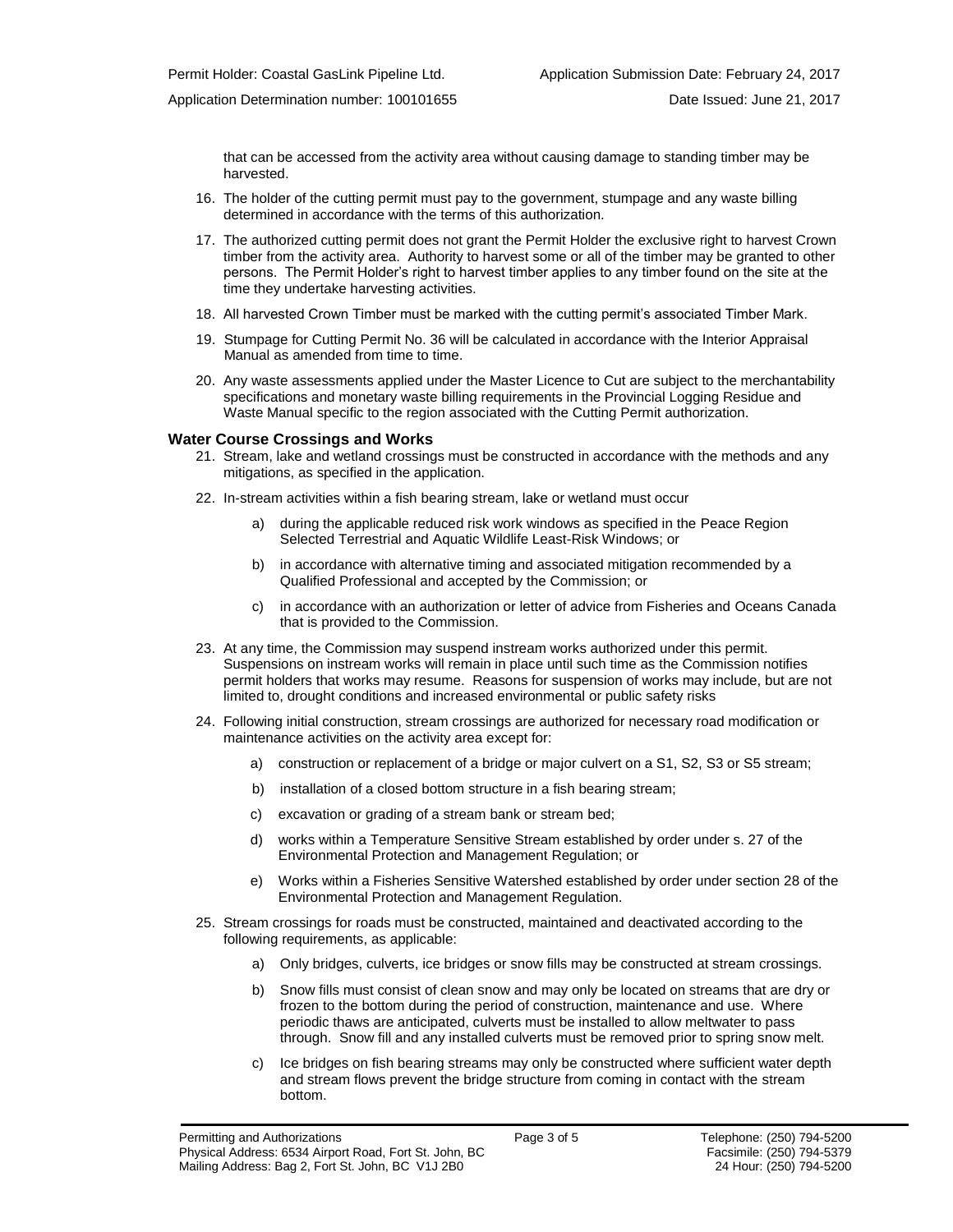Application Determination number: 100101655 Date Issued: June 21, 2017

- d) Water applied to construct an ice bridge on a water body must be sourced in accordance with the *Water Sustainability Act* unless
	- (i) the water body is a stream with a stream channel width of at least 5 metres and is not designated as a sensitive stream under the Fish Protection Act, or has a riparian class of W1, W3, or L1,
	- (ii) the water is sourced from the same water body proximal to the location on which the ice bridge is constructed,
	- (iii) the water body is not within the boundaries of a public park,
	- (iv) pump intakes do not disturb beds of streams or wetlands except as necessary for the safe installation and operation of equipment, and are screened with a maximum mesh size and approach velocity in accordance with the Fisheries and Oceans Canada Freshwater Intake End-of-Pipe Fish Screen Guideline, and
		- (a) where the water body is a stream, the flow of water in the stream at the time and location of pumping exceeds 60 litres per second and the instantaneous pumping rate does not exceed 1% of the water flowing in the water body at the time and location the pumping occurs, or
		- (b) where the water body is a lake or pond, the cumulative volume of water withdrawn does not exceed 10 cm of lake or pond depth, calculated as the product of lake or pond surface area x 10 cm;
- e) Bridge or culvert abutments, footings and scour protection must be located outside the natural stream channel and must not constrict the channel width.
- f) Equipment used for activities under this Permit must not be situated in a stream channel unless it is dry or frozen to the bottom at the time of the activity.
- 26. Wetland crossings must be constructed, maintained and removed in accordance with the following:
	- a) Organic cover within and adjacent to the wetland must be retained;
	- b) Minimize erosion or release of sediment within the wetland;
	- c) Any padding materials must be placed on the wetland surface only and must not be used for infilling;
	- d) Any padding materials must be removed as soon as practicable following construction, considering weather and ground conditions; and
	- e) The wetland, including banks and bed, must be restored, to the extent practicable, to the condition

#### **Archaeology**

- 27. An AIA report must be submitted to the Commission as soon as practicable.
- 28. If artifacts, features, materials or things protected under section 13(2) of the Heritage Conservation Act are identified the permit holder must, unless the permit holder holds a permit under section 12 of the Heritage Conservation Act issued by the Commission in respect of that artifact, feature, material or thing:
	- a) immediately cease all work in the vicinity of the artifacts, features, materials or things;
	- b) immediately notify the Commission and the Archaeology Branch of the Ministry of Forests, Lands and Natural Resource Operations
	- c) refrain from resuming work in the vicinity of the artifacts, features, materials or things except in accordance with an appropriate mitigation plan that has been prepared in accordance with the Heritage Conservation Act and approved by the Archaeology Branch of the Ministry of Forests, Lands and Natural Resource Operations.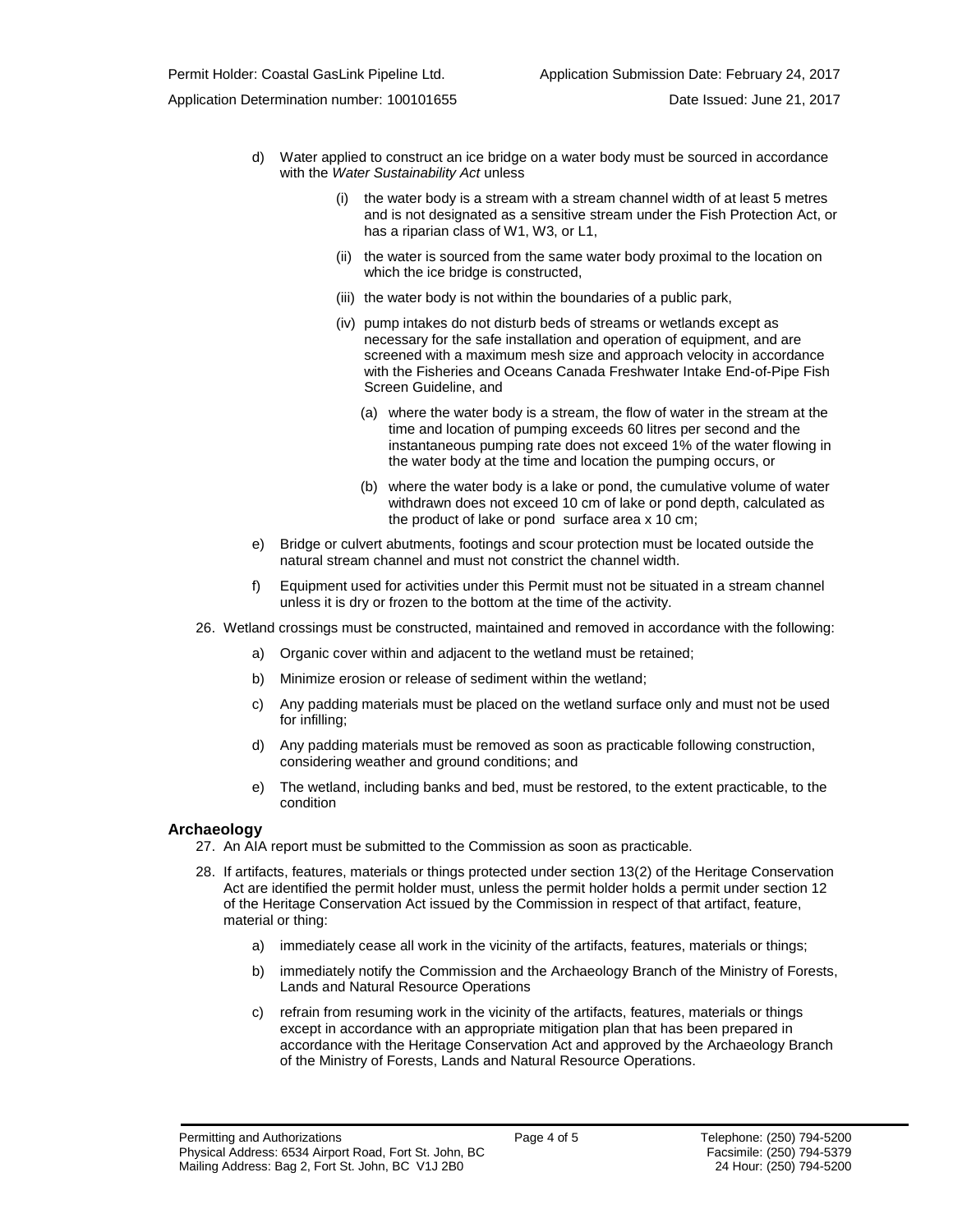# **ACTIVITY SPECIFIC DETAILS PERMISSIONS, and CONDITIONS**

# **ROAD**

## **Land Area Number:** 100002560 **Road Number:** 04363 **Road Type:** Long-Term - All-Weather

# **ACTIVITY DETAILS**

| <b>Seg No.: 1</b> | From: N 6165776.844 E 596858.18 To: N 6166406.001 E 597605.414 |  |
|-------------------|----------------------------------------------------------------|--|
|                   |                                                                |  |

*All permissions for this activity are subject to the following conditions:*

## **Road Conditions**

29. The Permit Holder will immediately effect, and keep in force insurance of an amount not less than \$1,000,000 protecting the Province, the Commission and the Permit Holder (without any rights of cross-claim or subrogation) against claims for personal injury, death, property damage, or third party liability claims arising from any accident or occurrence on the activity area.

The Permit Holder must comply with any permissions, authorizations, approvals and conditions set out in the original permit, any subsequent amendments to the permit and any additional corrections as set out herein.

This letter forms an integral part of your permit and should be attached thereto.

 $\overline{\phantom{a}}$ 

Andrew Osmond Authorized Signatory Commission Delegated Decision Maker

Copied to:

Land Agent: Roy Northern Land Service Ltd. First Nations: McLeod Lake Indian Band, Saulteau First Nation, West Moberly First Nation. Ministry of Forests District Office: (DPC) Peace Natural Resource District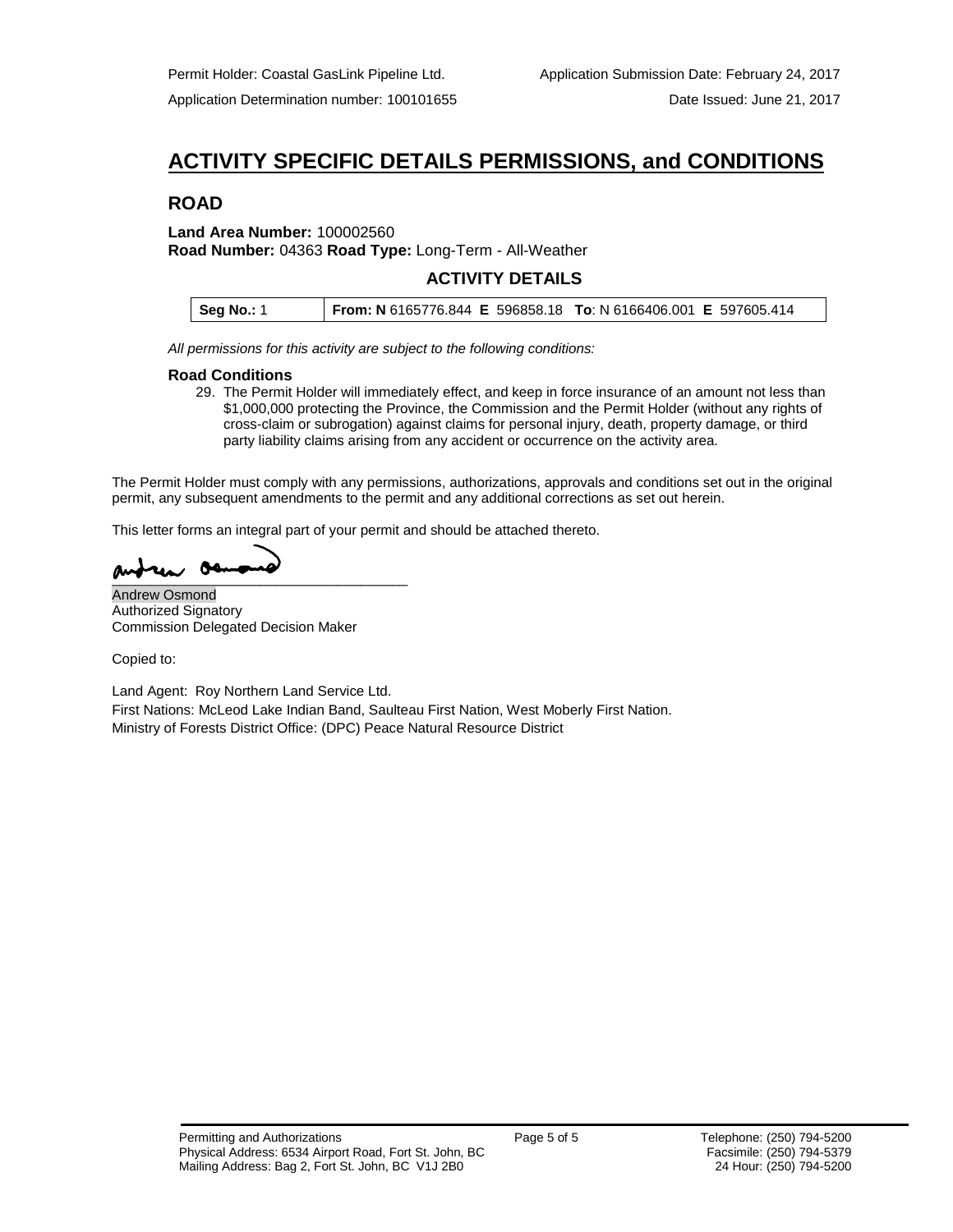

OGAA Permit Template v 3.6

May 9, 2017

Coastal GasLink Pipeline Ltd. 450 - 1st Street SW Calgary, AB. T2P 5H1 CA

[Attention:](file://///bcogc/shares/P&A%20Review%20&%20Determination/AMS%20PERMITS/AD100101663/100101663%20DRAFT%20PERMIT.docx%23permit_hoverhint) Coastal GasLink Pipeline Ltd.

## **RE: Determination of Application Area Number 100101655**

**[Permit Holder:](#page-5-0)** Coastal GasLink Pipeline Ltd. **[Date of Issuance:](#page-5-0)** May 9, 2017 **[Effective Date:](#page-5-1)** May 9, 2017 **[Application Submitted Date:](#page-5-0)** February 24, 2017 **[Application Determination Number](#page-5-0)**: 100101655 **Approved Disturbance Footprint:** 4.176 ha

# **ACTIVITIES APPROVED**

| Road Number No.: 04363                                              | Segment No.: 1         |
|---------------------------------------------------------------------|------------------------|
| Associated Oil & Gas Activity No.: 00154693.<br>00154694 & 00154695 | <b>Type: Deck Site</b> |
| Changes In and About a Stream: 0003683                              |                        |

# **GENERAL PERMISSIONS, AUTHORIZATIONS and CONDITIONS**

# **PERMISSIONS**

# **Oil and Gas Activities Act**

- <span id="page-5-0"></span>1. The BC Oil and Gas Commission, under section 25 (1) of the *Oil and Gas Activities Act*, hereby permits the Permit Holder referenced above to carry out the following activities subject to the conditions contained herein, any applicable exemptions and authorizations:
	- a) To construct, maintain and operate an oil and gas road as detailed in the Activity Details tables below.

<span id="page-5-1"></span>The permissions and authorizations granted under this permit are limited to the area identified in the spatial data submitted to the Commission in the permit application as identified and dated above; herein after referred to as the 'activity area'.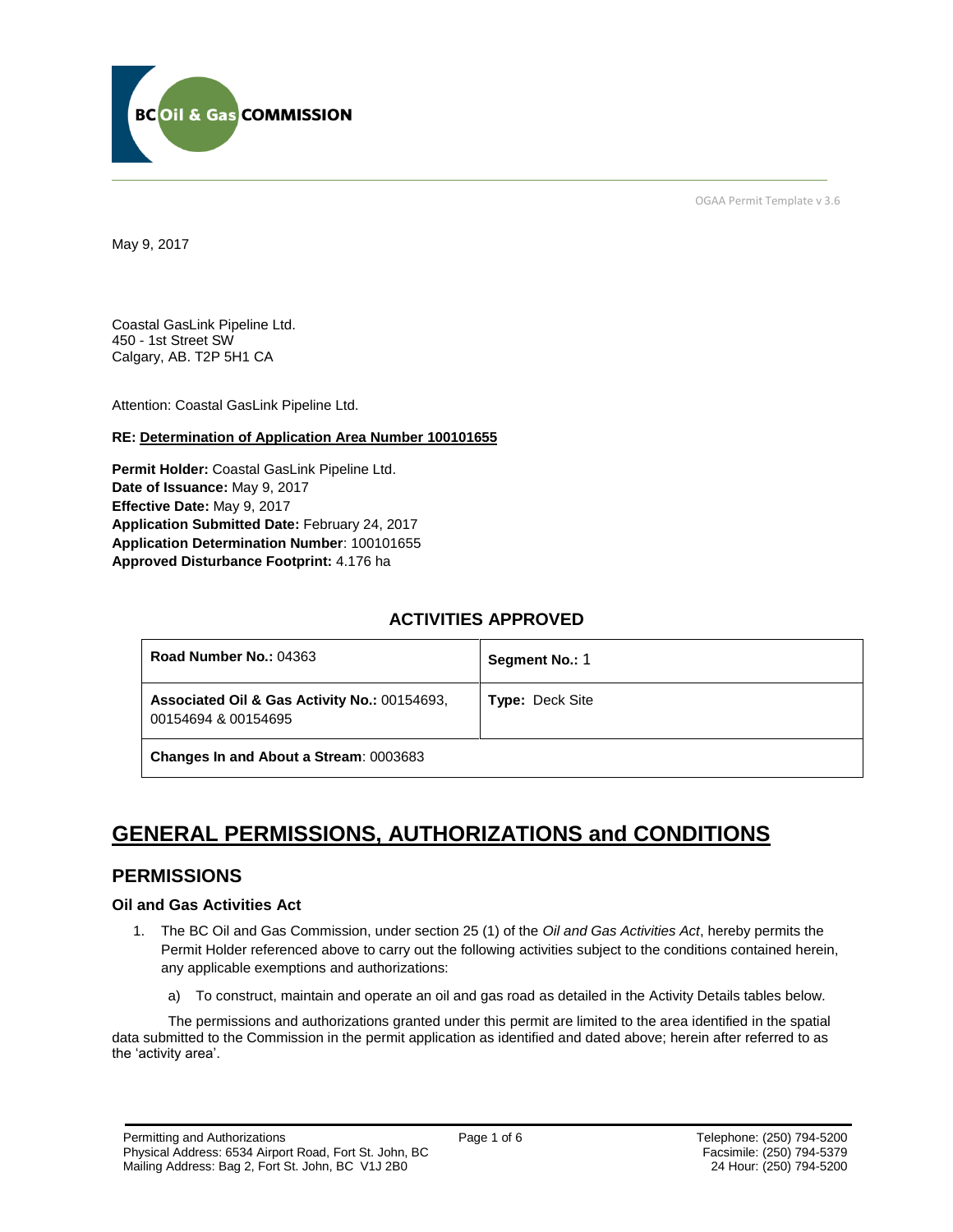# **Petroleum and Natural Gas Act**

- 2. Pursuant to section 138(1) of the *Petroleum and Natural Gas Act,* the Permit Holder is permitted to enter, occupy and use any unoccupied Crown land located within the activity area to carry out the oil and gas activities and related activities permitted, or authorized herein.
	- a) The permission to occupy and use Crown land does not entitle the Permit Holder to exclusive possession of the area.
	- b) The total disturbance within the activity area must not exceed the total approved disturbance footprint as referenced above.

# **AUTHORIZATIONS**

## **Forest Act**

**.**

2. The Commission, pursuant to section 47.4 of the *Forest Act*, hereby authorizes the removal of Crown timber from the activity area under the cutting permits associated with the Master Licence(s) as follows:

> **[Master Licence to Cut No.:](#page-5-0)** M02340 **[Cutting Permit No.:](#page-5-0)** 36

**[Timber Mark No.:](#page-5-0)** MTC094

**[Total New Cut:](#page-5-0)** 4.06ha

**[Forest District](https://ams-crd.bcogc.ca/crd/)**: (DPC) Peace Natural Resource District

**[Region:](#page-5-1)** Interior

3. The cutting permits are deemed spent upon the submission of the post-construction plan or upon either the cancellation or expiry of the activities authorized under the permit.

# **CONDITIONS**

# **Notification**

- 4. A notice of construction start must be submitted prior to the commencement of activities under this permit 48 hours before or as per the relevant legislation if longer than 48 hours. Notification must submitted via Kermit for pipelines and facilities. For all other activity types notification must be submitted through [OGC.ExternalNotifications@bcogc.ca.](mailto:OGC.ExternalNotifications@bcogc.ca)
- 5. Within 60 days of the completion of construction activities under this permit, the Permit Holder must submit to the Commission a post-construction plan as a shapefile and PDF plan accurately identifying the location of the total area actually disturbed under this permit. The shapefile and plan must be submitted via eSubmission.
- 6. The permit holder must notify the Saulteau First Nations Lands Department office two (2) working days prior to commencement. Notification will be sent to Fernie Garbitt at fgarbitt@saulteau.com.

## **General**

- 7. The rights granted by this permit in relation to unoccupied Crown land are subject to all subsisting grants to or rights of any person made or acquired under the *Coal Act, Forest Act, Land Act, Mineral Tenure Act, Petroleum and Natural Gas Act, Range Act, Water Sustainability Act* or *Wildlife Act*, or any extension or renewal of the same.
- 8. The Permit Holder must not assign, sublicense or permit any person to use or occupy any Crown land within the activity area, other than its employees, contractors or representatives, without the Commission's written consent.
- 9. The Permit Holder must ensure that any Crown land within the activity area is maintained in a condition so as to minimize hazards, including but not limited to hazards associated with storage of materials and equipment.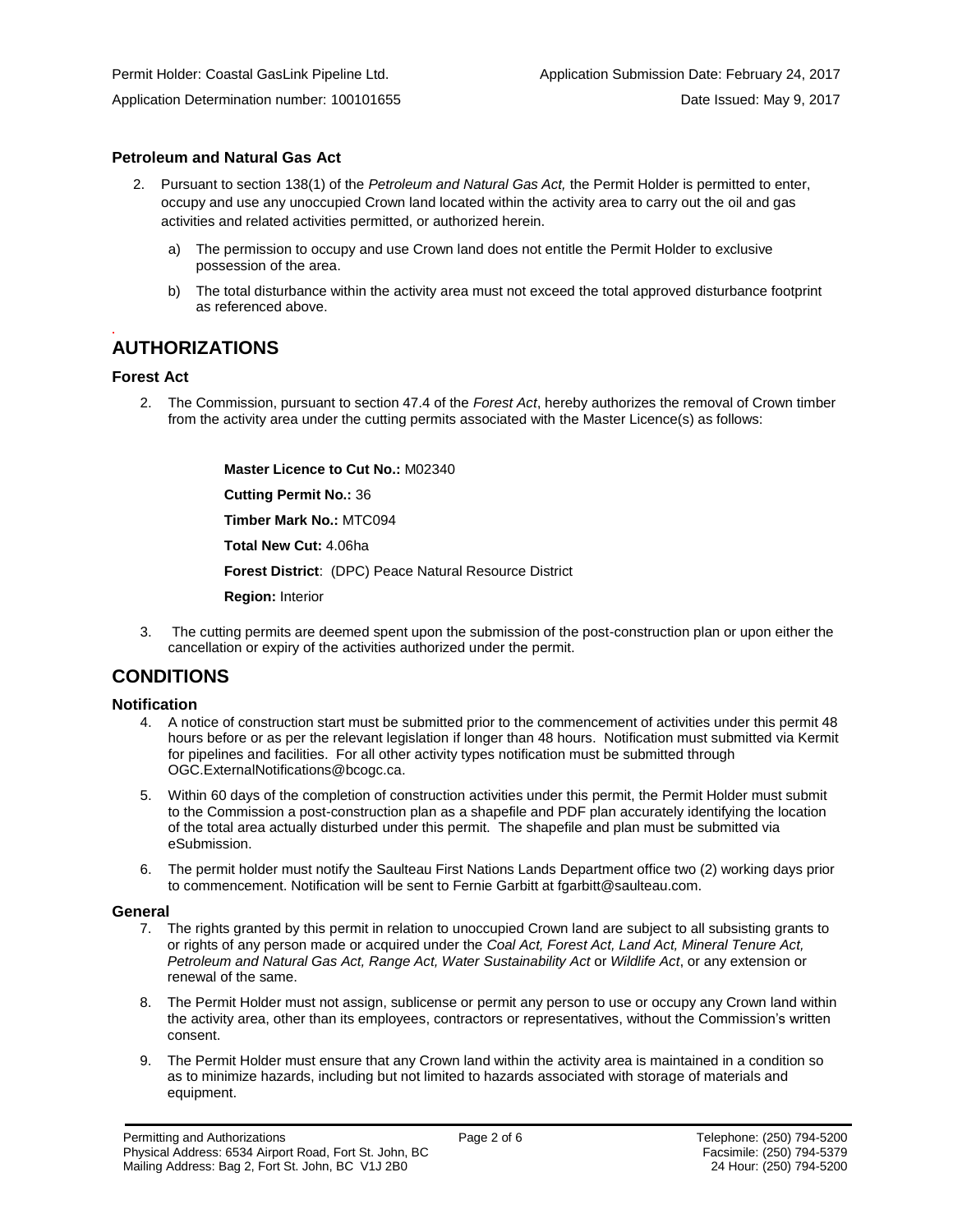10. The Permit Holder must ensure that any Crown land within the activity area is maintained free of garbage, debris and unused equipment.

### **Environmental**

- 11. Construction activities must not result in rutting, compaction or erosion of soils that cannot be reasonably rehabilitated to similar levels of soil productivity that existed on the operating area prior to the construction activities taking place.
- 12. Any temporary access must be constructed and maintained in a manner that provides for proper surface drainage, prevents pooling on the surface, and maintains slope integrity.

### **Clearing**

- 13. The Permit Holder is permitted to fell any trees located on Crown land within 1.5 tree lengths of the activity area that are considered to be a safety hazard according to *Workers Compensation Act* regulations and must be felled in order to eliminate the hazard. Trees or portions of these trees that can be accessed from the activity area without causing damage to standing timber may be harvested.
- 14. The holder of the cutting permit must pay to the government, stumpage and any waste billing determined in accordance with the terms of this authorization.
- 15. The authorized cutting permit does not grant the Permit Holder the exclusive right to harvest Crown timber from the activity area. Authority to harvest some or all of the timber may be granted to other persons. The Permit Holder's right to harvest timber applies to any timber found on the site at the time they undertake harvesting activities.
- 16. All harvested Crown Timber must be marked with the cutting permit's associated Timber Mark.
- 17. Stumpage for Cutting Permit No. 36 will be calculated in accordance with the Interior Appraisal Manual as amended from time to time.
- 18. Any waste assessments applied under the Master Licence to Cut are subject to the merchantability specifications and monetary waste billing requirements in the Provincial Logging Residue and Waste Manual specific to the region associated with the Cutting Permit authorization.

#### **Water Course Crossings and Works**

- 19. Stream, lake and wetland crossings must be constructed in accordance with the methods and any mitigations, as specified in the application.
- 20. In-stream activities within a fish bearing stream, lake or wetland must occur
	- a) [during the applicable reduced risk work windows as specified in the](#page-5-0) Peace Region Selected Terrestrial and Aquatic Wildlife Least-Risk Windows; or
	- b) in accordance with alternative timing and associated mitigation recommended by a Qualified Professional and accepted by the Commission; or
	- c) in accordance with an authorization or letter of advice from Fisheries and Oceans Canada that is provided to the Commission.
- 21. At any time, the Commission may suspend instream works authorized under this permit. Suspensions on instream works will remain in place until such time as the Commission notifies permit holders that works may resume. Reasons for suspension of works may include, but are not limited to, drought conditions and increased environmental or public safety risks
- 22. Following initial construction, stream crossings are authorized for necessary road modification or maintenance activities on the activity area except for:
	- a) construction or replacement of a bridge or major culvert on a S1, S2, S3 or S5 stream;
	- b) installation of a closed bottom structure in a fish bearing stream;
	- c) excavation or grading of a stream bank or stream bed;
	- d) works within a Temperature Sensitive Stream established by order under s. 27 of the Environmental Protection and Management Regulation; or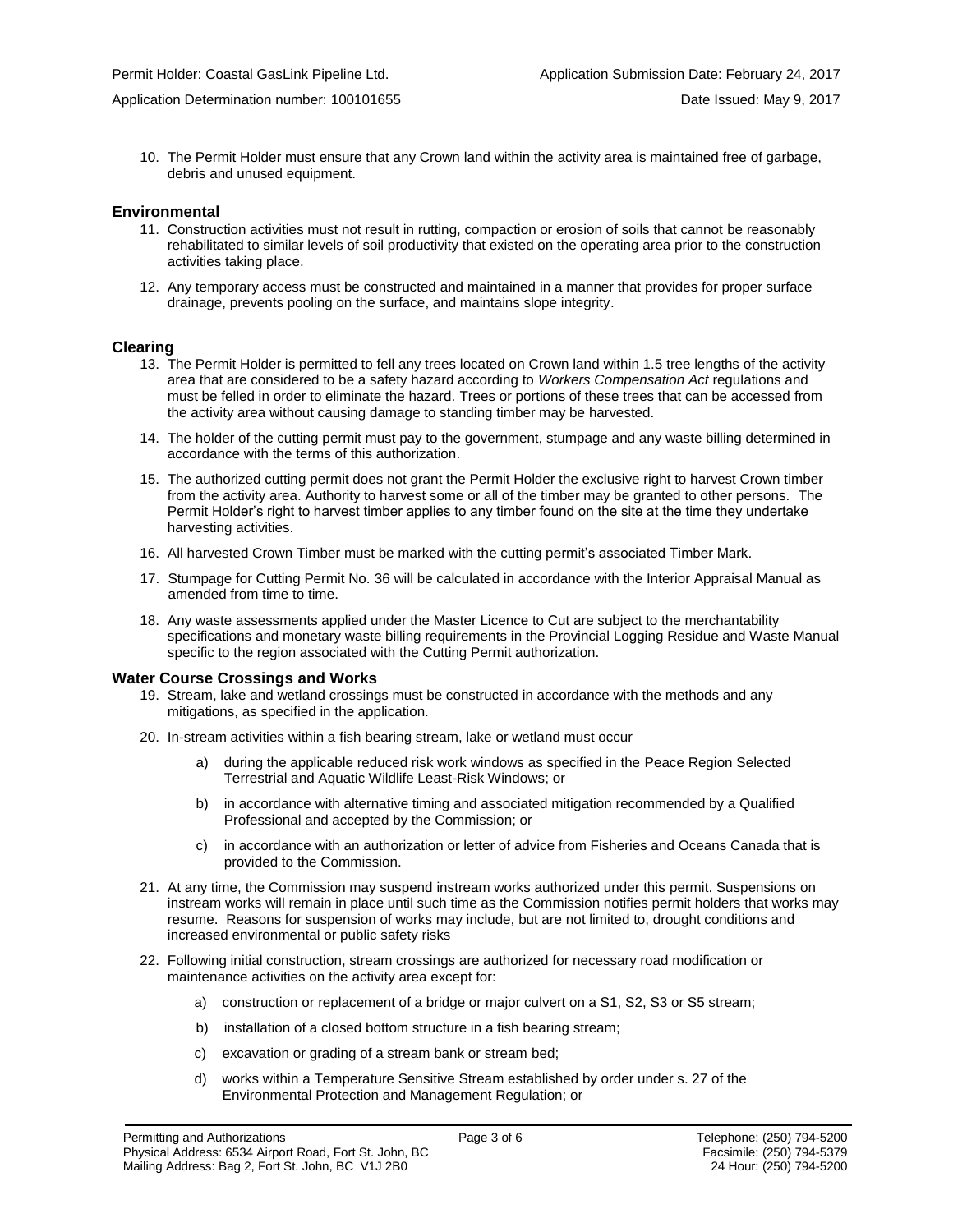Application Determination number: 100101655 Date Issued: May 9, 2017

- e) Works within a Fisheries Sensitive Watershed established by order under section 28 of the Environmental Protection and Management Regulation.
- 23. Stream crossings for roads must be constructed, maintained and deactivated according to the following requirements, as applicable:
	- a) Only bridges, culverts, ice bridges or snow fills may be constructed at stream crossings.
	- b) Snow fills must consist of clean snow and may only be located on streams that are dry or frozen to the bottom during the period of construction, maintenance and use. Where periodic thaws are anticipated, culverts must be installed to allow meltwater to pass through. Snow fill and any installed culverts must be removed prior to spring snow melt.
	- c) Ice bridges on fish bearing streams may only be constructed where sufficient water depth and stream flows prevent the bridge structure from coming in contact with the stream bottom.
	- d) Water applied to construct an ice bridge on a water body must be sourced in accordance with the *Water Sustainability Act* unless
		- (i) the water body is a stream with a stream channel width of at least 5 metres and is not designated as a sensitive stream under the Fish Protection Act, or has a riparian class of W1, W3, or L1,
		- (ii) the water is sourced from the same water body proximal to the location on which the ice bridge is constructed,
		- (iii) the water body is not within the boundaries of a public park,
		- (iv) pump intakes do not disturb beds of streams or wetlands except as necessary for the safe installation and operation of equipment, and are screened with a maximum mesh size and approach velocity in accordance with the Fisheries and Oceans Canada Freshwater Intake End-of-Pipe Fish Screen Guideline, and
			- (a) where the water body is a stream, the flow of water in the stream at the time and location of pumping exceeds 60 litres per second and the instantaneous pumping rate does not exceed 1% of the water flowing in the water body at the time and location the pumping occurs, or
			- (b) where the water body is a lake or pond, the cumulative volume of water withdrawn does not exceed 10 cm of lake or pond depth, calculated as the product of lake or pond surface area x 10 cm;
	- e) Bridge or culvert abutments, footings and scour protection must be located outside the natural stream channel and must not constrict the channel width.
	- f) Equipment used for activities under this Permit must not be situated in a stream channel unless it is dry or frozen to the bottom at the time of the activity.
- 24. Wetland crossings must be constructed, maintained and removed in accordance with the following:
	- a) Organic cover within and adjacent to the wetland must be retained;
	- b) Minimize erosion or release of sediment within the wetland;
	- c) Any padding materials must be placed on the wetland surface only and must not be used for infilling;
	- d) Any padding materials must be removed as soon as practicable following construction, considering weather and ground conditions; and
	- e) The wetland, including banks and bed, must be restored, to the extent practicable, to the condition

## **Archaeology**

25. An AIA report must be submitted to the Commission as soon as practicable.